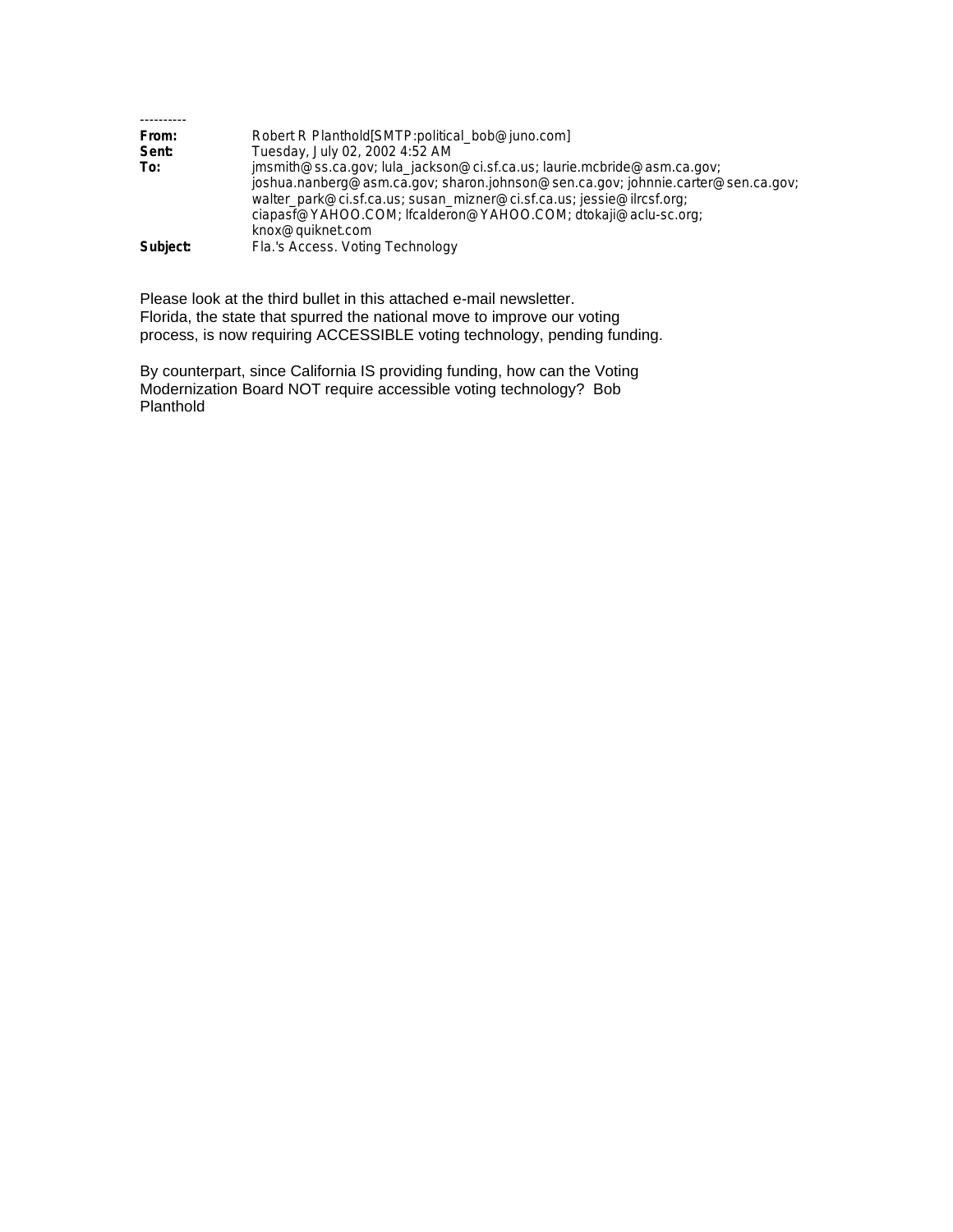## **DVP NewsNotes, 5/31/2002**

• Election Reform – Next week, Senator Dodd and Congressman Ney are expected to agree on the structure and timing of the conference on Election Reform. Jim Dickson and other prominent civil rights leaders have been to more than a dozen meetings with the staff of the conferees, in order to bring them up to speed on the disability/civil rights issues.

On Tuesday, Kelly Anthony has organized an important meeting with Congressman Blunt's District chief of staff. Blunt's role on the committee is to speak for the House leadership, and he will have veto power over any changes to the House legislation.

• In Illinois, where computer voting is illegal, a bill that would have allowed computers died.

• In Florida, Governor Bush signed into law legislation that sets time tables requiring all polling places be physically accessible, and that there be an accessible polling machine in each polling place. However, the clock does not start ticking until funds are appropriated, and this has not happened. With the help of Howry and Simon, AAPD issued a statewide press release, and is trying to place an Op-Ed.

• In Missouri, the Saint Louis Post Dispatch released a poll showing Mr. Carnahan to be up by six points amongst the population at large, and by twentythree points amongst voters with disabilities. Unfortunately, the disability information did not make the press.

A coalition of ten disability groups in Columbia, are committed to conducting nonpartisan get-out-the-vote campaign this fall. Also, the Missouri affiliate of NAMI has joined our statewide effort, and Jim Dickson was interviewed by the ABC affiliate in Columbia.

• DC Lawsuit – The judge has refused our request for a trial, and will be deciding based on the paper that was filed. The attorneys, when 'reading the tea-leaves,' think we have a 30% chance of winning. As a result, a campaign to raise a political fuss was kicked off. Joining AAPD are the DC Disability Rights Council and the DC affiliates of the American Council of the Blind, The National Federation of the Blind, the Blinded Veterans Association, The Paralyzed Veterans Association and ADAPT. We've been promised a meeting with the mayor next week.

• Tennessee – A series of meetings have been set up to push for identifying people with disabilities in the state's public opinion polls. The organizing committee has selected the name *Tennessee Disability Voters*, and two half time organizers will be starting work in the next couple of weeks. The organization is